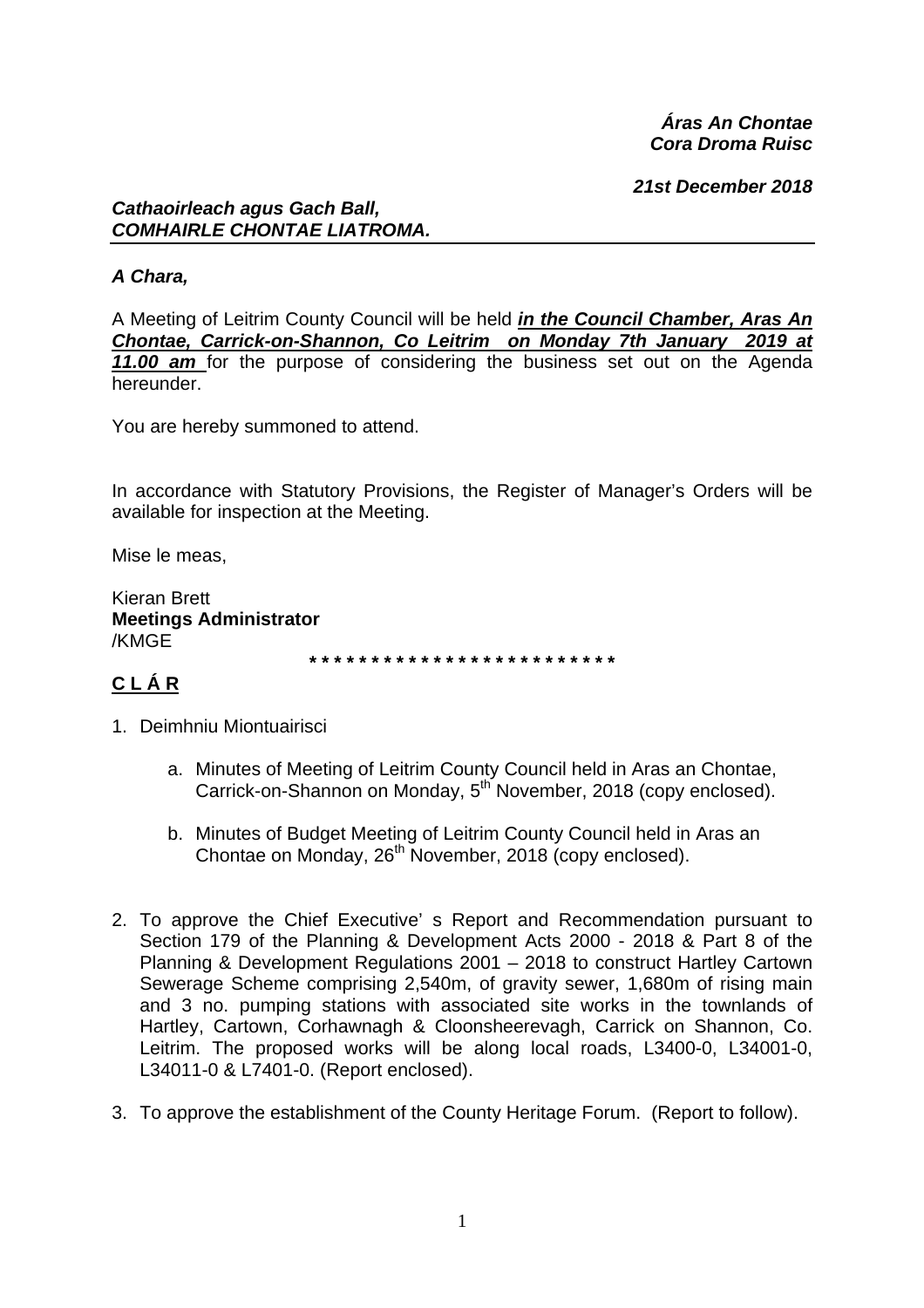- 4. To receive progress report on the Council's Corporate Plan in accordance with Section 134 of the Local Government Act 2001 as amended (Report enclosed).
- 5. To consider draft Regional Spatial and Economic Strategy facilitate by presentation from Mr. Denis Kelly, Senior Planner/ Assistant Director of the Northern and Western Regional Assembly
- 6. To approve revised Business Incentive Scheme.
- 7. To note Rate Collection Report for 2018 and schedule of uncollected Rates.
- 8. To consider Monthly Management Reports by the Chief Executive for October and November 2018 in accordance with the provisions of Section 136(2) of the Local Government Act 2001 as inserted by Section 51 of the Local Government Reform Act 2014 (Reports previously circulated).
- 9. To note commitments to be entered into under Section 138(1) of the Local Government Act, 2001.
- 10. To consider report from Corporate Policy Group.
- 11. To approve the attendance of the Elected Members at forthcoming conferences.
- 12. Correspondence (enclosed).

# *Part I - Notice of Motions.*

#### **13. To consider the following Notice of Motion submitted by Councillor Des Guckian;**

"That, on the Brexit issue, Leitrim County Council urge our Irish government not to gang up with the other twenty six countries against our biggest trading partner, which is Britain."

#### **14. To consider the following Notice of Motion submitted by Councillor Padraig Fallon;**

"I propose that Leitrim County Council contact the Minister for Health, the HSE and the National Office for Suicide Prevention and ask what are their current practices, policies with regard to funding regional Suicide Prevention Groups as opposed to National Groups"

#### **15. To consider the following Notice of Motion submitted by Councillor Seadhna Logan;**

"That Leitrim County Council would not support or promote any attempt by Minister Shane Ross in his attempts to further amend road traffic legislation with regard to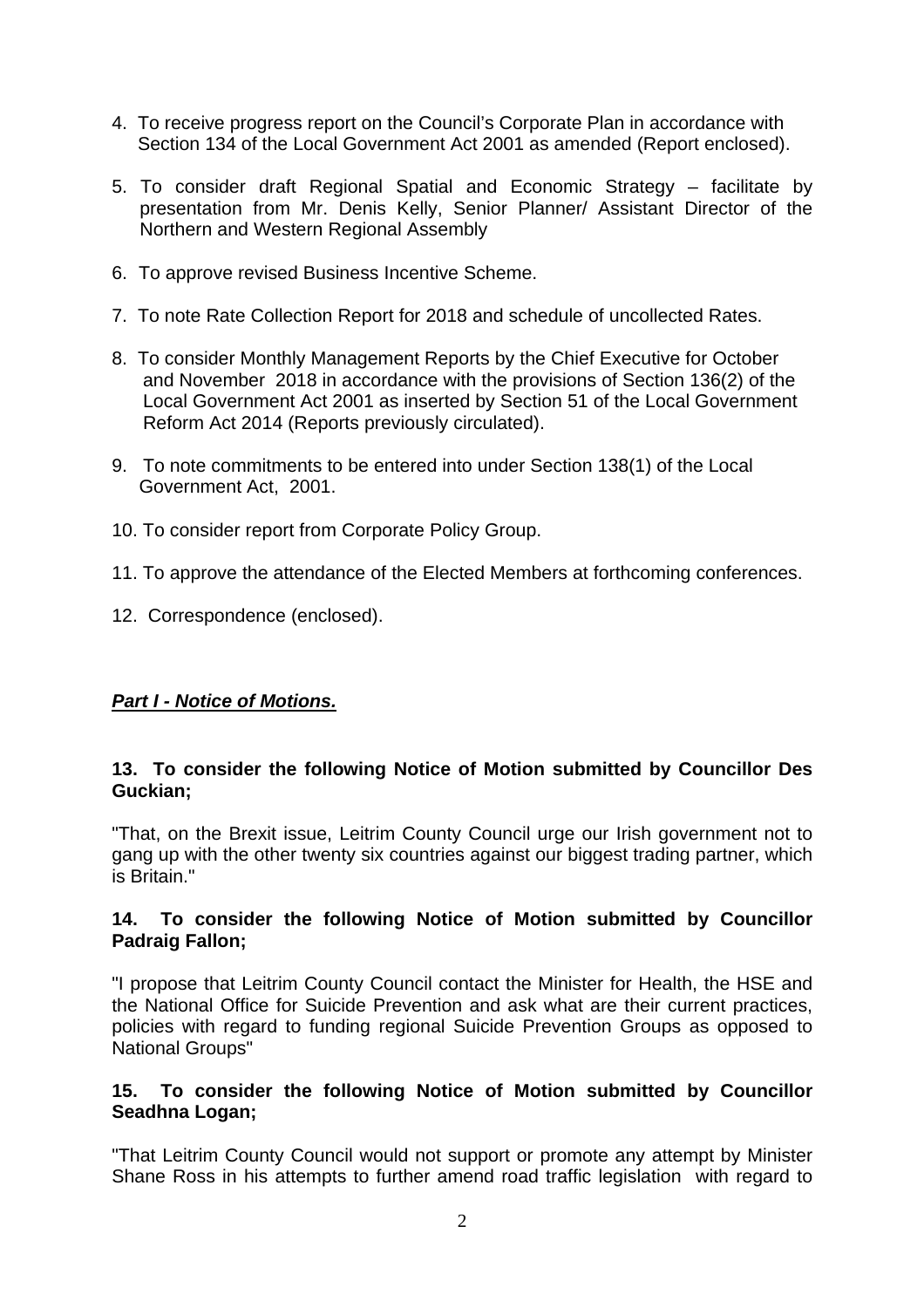penalties for non mandatory display of licences or a staggered system, as proposed for speeding. That we would write to his department and express our frustration and anger with his anti-rural, anti-driver agenda. Finally that we as a council acknowledge the ministers proposals are regressive and disproportionately impact rural Ireland."

## **16. To consider the following Notice of Motion submitted by Councillor Justin Warnock;**

"I call on the support of Elected Members of Leitrim County Council to write to the Minister for Justice, Charlie Flanagan TD to demand, "that criminal repeat offenders do not get bail"."

## **17. To consider the following Notice of Motion submitted by Councillor Enda Stenson;**

"I ask has any discussions taken place between HSE and Leitrim County Council regarding the development of the promised new build to St Patrick's Hospital."

#### **18. To consider the following Notice of Motion submitted by Councillor Brendan Barry;**

"I request that Leitrim County Council call on the Taoiseach Leo Varadkar, The Government and the EU Commission to allocate additional funding, resources and measures to help Irish Farmers and Businesses to cope with the increased costs, volatility, uncertainty, and difficulties as a result of Brexit."

#### **19. To consider the following Notice of Motion submitted by Councillor Sean McGowan;**

"I ask the Chief Executive to make contact with the Management of A.I.B.P. group of companies to find out what plans they have in mind if any, in relation to the former meat plant in Dromod."

#### **20. To consider the following Notice of Motion submitted by Councillor Caroline Mulvey;**

"I request support from Leitrim County Council to make it compulsory for forestry land owners especially state owned, to contribute towards CIS schemes once a clear felling licence is applied for."

#### **21. To consider the following Notice of Motion submitted by Councillor Finola Armstrong-McGuire;**

"A Telesis Property Marking Machine was demonstrated to the JPC in early December. What is the position with our County borrowing this machine? Or have the Finance department sanctioned the purchase of one for the county?"